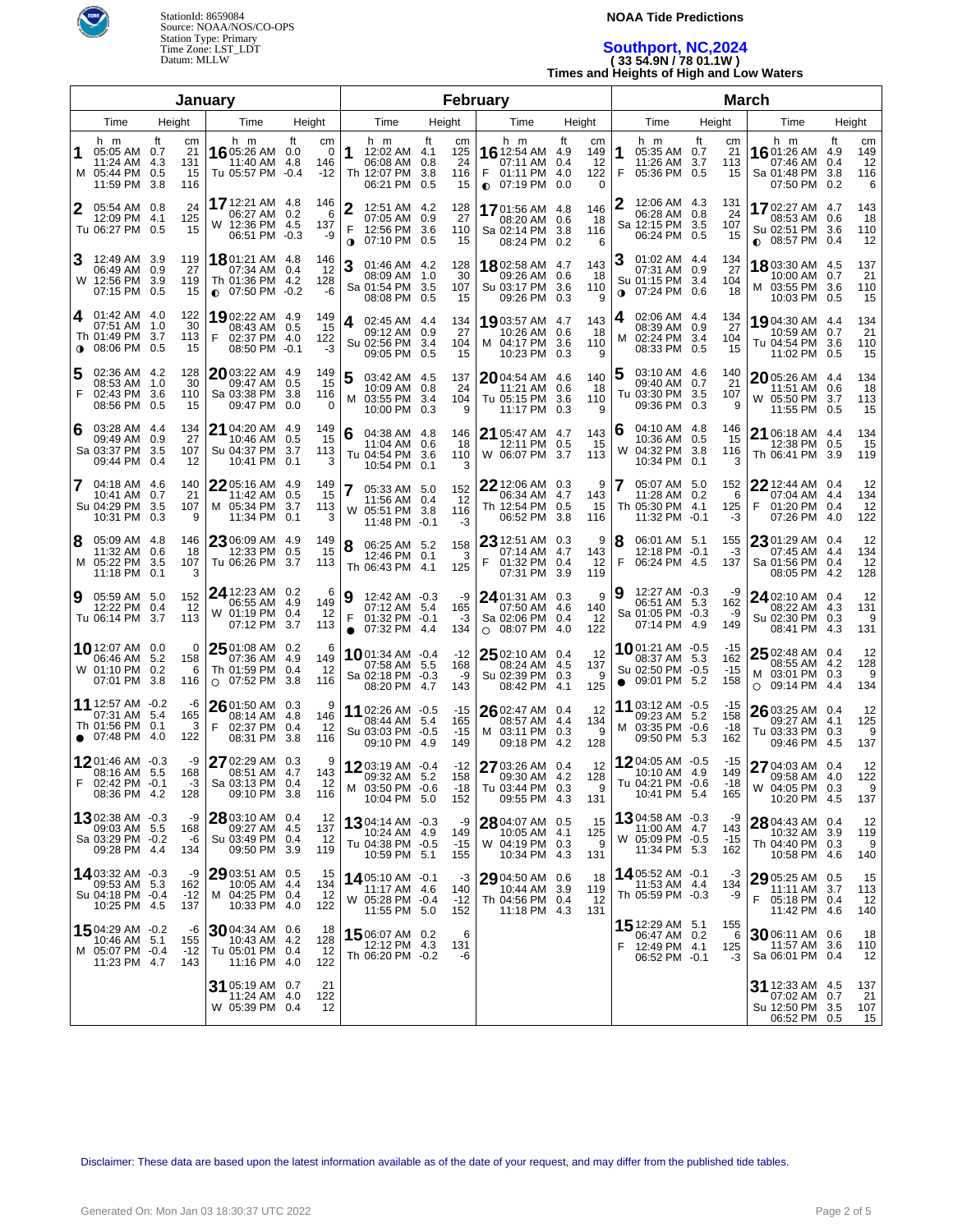

### **NOAA Tide Predictions**

# **Southport, NC,2024 ( 33 54.9N / 78 01.1W ) Times and Heights of High and Low Waters**

| April                                                                                                                     |                                                                                                                      | May                                                                                           |                                                          |                                                                               |                                                                | June                                                                               |                                                  |                                                                              |                                                  |
|---------------------------------------------------------------------------------------------------------------------------|----------------------------------------------------------------------------------------------------------------------|-----------------------------------------------------------------------------------------------|----------------------------------------------------------|-------------------------------------------------------------------------------|----------------------------------------------------------------|------------------------------------------------------------------------------------|--------------------------------------------------|------------------------------------------------------------------------------|--------------------------------------------------|
| Time<br>Height                                                                                                            | Time<br>Height                                                                                                       | Time                                                                                          | Height                                                   | Time                                                                          | Height                                                         | Time                                                                               | Height                                           | Time                                                                         | Height                                           |
| h m<br>ft<br>сm<br>01:30 AM 4.5<br>137<br>08:02 AM<br>0.7<br>21<br>M 01:52 PM<br>3.5<br>107<br>07:55 PM<br>0.5<br>15      | h m<br>ft<br>cm<br>1602:57 AM<br>134<br>4.4<br>09:27 AM<br>0.7<br>Tu 03:28 PM<br>110<br>3.6<br>09:34 PM<br>0.7<br>21 | h m<br>1<br>02:11 AM 4.7<br>21<br>08:43 AM<br>W 02:48 PM<br>08:50 PM<br>$\mathbf 0$           | ft<br>cm<br>143<br>0.4<br>12<br>-3.8<br>116<br>0.5<br>15 | h m<br>16 03:14 AM<br>09:40 AM<br>Th 03:51 PM<br>09:58 PM                     | ft<br>сm<br>4.2<br>128<br>0.6<br>18<br>3.8<br>116<br>24<br>0.8 | h m<br>1<br>03:49 AM 4.5<br>10:09 AM -0.2<br>Sa 04:32 PM<br>10:47 PM               | ft<br>cm<br>137<br>-6<br>-4.8<br>146<br>0.2<br>6 | h m<br>1604:11 AM<br>10:25 AM 0.4<br>Su 04:51 PM 4.3<br>11:07 PM             | ft<br>cm<br>113<br>3.7<br>12<br>131<br>24<br>0.8 |
| 02:35 AM 4.5<br>137<br>09:10 AM<br>0.7<br>21<br>3.5<br>107<br>Tu 03:03 PM<br>09:08 PM<br>0.5<br>15<br>$\bullet$           | 1703:55 AM 4.3<br>131<br>10:24 AM<br>0.6<br>18<br>W 04:26 PM 3.7<br>113<br>10:34 PM<br>0.7<br>21                     | 2<br>03:15 AM 4.6<br>09:43 AM 0.2<br>Th 03:53 PM 4.1<br>10:00 PM                              | 140<br>6<br>125<br>0.3<br>9                              | 1704:07 AM 4.0<br>10:28 AM 0.5<br>04:42 PM 4.0<br>10:53 PM                    | 122<br>15<br>122<br>24<br>0.8                                  | 04:48 AM 4.3<br>11:01 AM -0.3<br>Su 05:29 PM<br>11:46 PM                           | 131<br>-9<br>155<br>5.1<br>0.1<br>3              | 1705:01 AM 3.6<br>11:08 AM 0.4<br>05:39 PM 4.5<br>м<br>11:57 PM 0.8          | 110<br>12<br>137<br>24                           |
| 140<br>3<br>03:41 AM 4.6<br>0.5<br>15<br>10:12 AM<br>W 04:11 PM<br>-3.8<br>116<br>10:17 PM<br>0.3<br>9                    | 18 04:49 AM 4.2<br>128<br>11:13 AM<br>0.5<br>15<br>Th 05:19 PM 3.9<br>119<br>11:27 PM<br>0.6                         | 3<br>04:16 AM 4.6<br>10:38 AM 0.0<br>F<br>04:52 PM 4.5<br>18<br>11:02 PM                      | 140<br>$\Omega$<br>137<br>0.1<br>3                       | <b>18</b> 04:57 AM<br>11:12 AM 0.4<br>Sa 05:31 PM 4.2<br>11:43 PM             | 3.9<br>119<br>12<br>128<br>21<br>0.7                           | 05:45 AM 4.2<br>11:51 AM -0.4<br>M 06:24 PM 5.3                                    | 128<br>$-12$<br>162                              | 1805:50 AM 3.5<br>11:50 AM 0.4<br>Tu 06:26 PM 4.6                            | 107<br>12<br>140                                 |
| 4 04:43 AM 4.7<br>143<br>9<br>0.3<br>11:07 AM<br>Th 05:12 PM<br>125<br>4.1<br>11:18 PM<br>0.1                             | 19 05:40 AM 4.2<br>128<br>11:57 AM 0.5<br>15<br>F<br>06:09 PM 4.0<br>122                                             | 4<br>05:13 AM 4.6<br>11:29 AM -0.2<br>Sa 05:49 PM 4.9                                         | 140<br>-6<br>149                                         | 19 05:45 AM 3.9<br>11:52 AM 0.4<br>Su 06:18 PM 4.4                            | 119<br>-12<br>134                                              | 12:43 AM 0.1<br>4<br>06:41 AM 4.1<br>Tu 12:42 PM -0.4<br>07:17 PM 5.4              | 3<br>125<br>$-12$<br>165                         | 19 12:45 AM 0.7<br>06:39 AM 3.5<br>W 12:33 PM 0.3<br>07:11 PM 4.8            | 21<br>107<br>9<br>146                            |
| 5<br>05:40 AM 4.8<br>146<br>$\mathbf 0$<br>0.0<br>11:58 AM<br>F<br>137<br>06:10 PM<br>- 4.5                               | 20 12:16 AM 0.6<br>06:27 AM 4.1<br>125<br>Sa 12:37 PM 0.4<br>06:54 PM 4.2<br>128                                     | 18<br>5<br>12:01 AM 0.0<br>06:09 AM 4.6<br>12<br>Su 12:18 PM -0.4<br>06:44 PM 5.2             | $\Omega$<br>140<br>$-12$<br>158                          | $20$ 12:31 AM<br>06:31 AM 3.8<br>M 12:32 PM 0.3<br>07:01 PM                   | 18<br>0.6<br>116<br>9<br>-4.6<br>140                           | 5<br>01:38 AM 0.0<br>07:34 AM 4.1<br>01:32 PM -0.3<br>W<br>08:06 PM 5.5            | 0<br>125<br>-9<br>168                            | 2001:32 AM 0.6<br>07:24 AM 3.5<br>Th 01:15 PM 0.3<br>07:53 PM 4.9            | 18<br>107<br>9<br>149                            |
| 12:16 AM -0.1<br>-3<br>6<br>149<br>06:35 AM 4.9<br>Sa 12:48 PM -0.3<br>-9<br>07:04 PM 4.9<br>149                          | 21 01:02 AM 0.5<br>07:11 AM 4.1<br>125<br>Su 01:15 PM 0.3<br>07:35 PM 4.4<br>134                                     | 15<br>6<br>12:58 AM -0.2<br>07:03 AM 4.5<br>9<br>01:06 PM -0.5<br>M<br>07:35 PM 5.5           | -6<br>137<br>$-15$<br>168                                | 21 01:16 AM<br>07:15 AM<br>Tu 01:10 PM 0.3<br>07:41 PM 4.7                    | 18<br>0.6<br>3.7<br>113<br>9<br>143                            | 02:29 AM 0.0<br>6<br>08:23 AM 4.0<br>Th 02:20 PM -0.2<br>08:52 PM 5.4<br>$\bullet$ | 0<br>122<br>-6<br>165                            | 21 02:16 AM 0.5<br>08:06 AM 3.6<br>F<br>01:58 PM 0.2<br>08:33 PM 5.1         | 15<br>110<br>6<br>155                            |
| $01:13$ AM $-0.3$<br>-9<br>7<br>149<br>-4.9<br>07:27 AM<br>Su 01:35 PM -0.5<br>$-15$<br>07:54 PM 5.3<br>162               | 2201:45 AM<br>0.5<br>07:50 AM 4.0<br>122<br>M 01:50 PM 0.3<br>08:12 PM 4.6<br>140                                    | 15<br>7<br>01:52 AM -0.2<br>07:53 AM 4.5<br>9<br>Tu 01:54 PM -0.5<br>08:23 PM 5.6             | -6<br>137<br>$-15$<br>171                                | 2201:59 AM<br>07:55 AM<br>W 01:48 PM 0.3<br>08:18 PM 4.8                      | 0.5<br>15<br>3.7<br>113<br>9<br>146                            | 03:18 AM 0.1<br>09:10 AM<br>F<br>03:07 PM -0.1<br>09:37 PM 5.3                     | 3<br>-3.9<br>119<br>-3<br>162                    | 22 02:59 AM 0.4<br>08:47 AM 3.7<br>Sa 02:42 PM 0.1<br>$O$ 09:14 PM 5.2       | 12<br>113<br>3<br>158                            |
| 02:06 AM -0.4<br>$-12$<br>8<br>149<br>-4.9<br>08:15 AM<br>M 02:21 PM -0.6<br>-18<br>08:42 PM<br>- 5.5<br>168<br>$\bullet$ | 23 02:25 AM<br>0.4<br>08:25 AM<br>3.9<br>119<br>Tu 02:24 PM 0.3<br>$O$ 08:45 PM 4.7<br>143                           | 12<br>8<br>02:43 AM -0.2<br>08:41 AM 4.3<br>9<br>W 02:41 PM -0.5<br>09:09 PM 5.6<br>$\bullet$ | -6<br>131<br>$-15$<br>171                                | 23 02:40 AM<br>08:31 AM<br>Th 02:25 PM 0.3<br>$\circ$ 08:54 PM 4.9            | 12<br>0.4<br>3.7<br>113<br>9<br>149                            | 8<br>04:05 AM 0.2<br>09:57 AM<br>Sa 03:55 PM<br>10:24 PM 5.1                       | 6<br>3.8<br>116<br>0.1<br>3<br>155               | 23 03:43 AM 0.3<br>09:30 AM 3.8<br>Su 03:28 PM 0.0<br>09:57 PM 5.2           | 9<br>116<br>0<br>158                             |
| 9<br>02:58 AM -0.4<br>$-12$<br>146<br>09:01 AM 4.8<br>Tu 03:07 PM -0.6<br>$-18$<br>09:29 PM 5.6<br>171                    | 24 03:03 AM 0.4<br>08:58 AM 3.9<br>119<br>W 02:57 PM 0.3<br>09:18 PM 4.7<br>143                                      | 12<br>Ι9<br>03:33 AM -0.2<br>09:28 AM 4.2<br>9<br>Th 03:28 PM -0.3<br>09:56 PM 5.5            | -6<br>128<br>-9<br>168                                   | <b>24</b> 03:20 AM 0.4<br>09:07 AM 3.6<br>F<br>03:03 PM<br>09:32 PM 5.0       | 12<br>110<br>0.2<br>6<br>152                                   | 04:53 AM 0.3<br>9<br>10:46 AM<br>Su 04:43 PM<br>11:12 PM 4.9                       | 9<br>3.7<br>113<br>0.2<br>6<br>149               | 24 04:29 AM 0.1<br>10:18 AM 3.9<br>04:19 PM 0.0<br>м<br>10:45 PM 5.2         | 3<br>119<br>0<br>158                             |
| $-12$<br>1003:49 AM -0.4<br>-4.6<br>140<br>09:48 AM<br>W 03:53 PM -0.5<br>$-15$<br>10:18 PM 5.5<br>168                    | $2503:41$ AM 0.4<br>09:31 AM 3.8<br>116<br>Th 03:30 PM 0.3<br>09:52 PM 4.8<br>146                                    | 12<br>1004:23 AM 0.0<br>10:16 AM 4.0<br>- 9<br>F<br>04:17 PM -0.1<br>10:46 PM 5.2             | $\Omega$<br>122<br>-3<br>158                             | 25 04:03 AM 0.4<br>09:46 AM<br>Sa 03:44 PM<br>10:13 PM 5.0                    | 12<br>3.6<br>110<br>0.2<br>6<br>152                            | 1005:39 AM 0.3<br>11:38 AM<br>M 05:33 PM 0.4                                       | 9<br>3.7<br>113<br>12                            | $2505:16$ AM 0.0<br>11:13 AM 4.0<br>Tu 05:13 PM 0.1<br>11:37 PM 5.1          | 0<br>122<br>3<br>155                             |
| 11 04:40 AM -0.2<br>-6<br>131<br>10:38 AM<br>-4.3<br>Th 04:42 PM -0.3<br>-9<br>162<br>11:09 PM 5.3                        | 26 04:22 AM 0.4<br>3.7<br>113<br>10:05 AM<br>F<br>04:07 PM 0.3<br>10:32 PM 4.8<br>146                                | 12<br>11 05:13 AM 0.1<br>11:09 AM 3.8<br>- 9<br>Sa 05:07 PM 0.1<br>11:38 PM 5.0               | 3<br>116<br>3<br>152                                     | 26 04:48 AM 0.3<br>10:32 AM<br>Su 04:32 PM<br>11:02 PM 5.0                    | 9<br>3.6<br>110<br>0.2<br>6<br>152                             | 11 12:00 AM 4.7<br>06:24 AM 0.4<br>Tu 12:30 PM<br>06:23 PM                         | 143<br>12<br>3.7<br>113<br>0.6<br>18             | 26 06:04 AM -0.1<br>12:12 PM 4.2<br>W 06:11 PM 0.1                           | $-3$<br>128<br>3                                 |
| $\mathbf 0$<br>1205:33 AM 0.0<br>125<br>$11:31$ AM $4.1$<br>F 05:32 PM -0.1<br>-3                                         | 27 05:06 AM 0.4<br>10:47 AM 3.6<br>110<br>Sa 04:50 PM 0.3<br>11:18 PM 4.8<br>146                                     | 12<br>1206:04 AM 0.3<br>12:04 PM 3.7<br>9<br>Su 05:59 PM 0.3                                  | 9<br>113<br>9                                            | 27 05:36 AM 0.3<br>11:27 AM<br>M 05:25 PM 0.2<br>11:55 PM 4.9                 | 9<br>3.7<br>113<br>6<br>149                                    | <b>12</b> 12:48 AM 4.5<br>07:10 AM 0.4<br>W 01:22 PM 3.7<br>07:15 PM 0.8           | 137<br>12<br>24                                  | 27 12:31 AM 4.9<br>06:54 AM -0.2<br>113   Th 01:10 PM 4.4<br>07:11 PM 0.2    | 149<br>-6<br>134<br>6                            |
| 13 12:03 AM 5.1<br>155<br>06:26 AM 0.2<br>6<br>Sa 12:27 PM 3.9<br>119<br>06:25 PM 0.2<br>6                                | 28 05:53 AM 0.5<br>110<br>11:39 AM 3.6<br>Su 05:39 PM 0.4                                                            | <b>13</b> 12:31 AM 4.7<br>15<br>06:55 AM 0.4<br>M 12:59 PM 3.6<br>12<br>06:53 PM 0.5          | 143<br>12<br>110<br>15                                   | 28 06:26 AM 0.2<br>12:26 PM 3.8<br>Tu 06:22 PM 0.3                            | 6<br>116<br>9                                                  | 1301:37 AM 4.2<br>07:58 AM 0.5<br>Th 02:15 PM<br>08:13 PM 0.9                      | 128<br>15<br>3.8<br>116<br>27                    | $2801:26$ AM 4.7<br>07:46 AM -0.2<br>F 02:10 PM 4.6<br><b>0</b> 08:17 PM 0.3 | 143<br>-6<br>140<br>9                            |
| <b>14</b> 12:59 AM 4.8<br>146<br>07:21 AM<br>0.5<br>15<br>Su 01:24 PM 3.7<br>113<br>07:22 PM 0.4<br>12                    | 29 12:11 AM 4.7<br>143<br>06:44 AM 0.5<br>M 12:37 PM 3.6<br>110<br>06:34 PM 0.4                                      | 14 01:24 AM 4.5<br>15<br>07:48 AM 0.5<br>Tu 01:56 PM 3.6<br>12<br>07:52 PM 0.7                | 137<br>15<br>110<br>21                                   | 29 12:50 AM 4.8<br>07:18 AM 0.2<br>W 01:27 PM 4.0<br>07:24 PM 0.4             | 146<br>6<br>122<br>12                                          | 1402:28 AM 4.0<br>08:48 AM<br>F.<br>03:09 PM<br>$Q$ 09:16 PM 0.9                   | 122<br>0.5<br>15<br>3.9<br>119<br>27             | 29 02:24 AM 4.5<br>08:43 AM -0.2<br>Sa 03:12 PM 4.8<br>09:26 PM 0.4          | 137<br>-6<br>146<br>12                           |
| 1501:57 AM 4.6<br>140<br>08:23 AM<br>0.6<br>18<br>M 02:26 PM 3.6<br>110<br>$\bullet$ 08:26 PM 0.6<br>18                   | $3001:09$ AM 4.7<br>143<br>07:40 AM 0.5<br>Tu 01:40 PM 3.6<br>110<br>07:37 PM 0.5<br>15                              | 1502:19 AM 4.3<br>15<br>08:45 AM 0.6<br>W 02:54 PM 3.7<br>$\bullet$ 08:56 PM 0.8              | 131<br>18<br>113<br>24                                   | $3001:48$ AM 4.7<br>08:15 AM 0.1<br>Th 02:31 PM 4.2<br>$\bullet$ 08:34 PM 0.4 | 143<br>3<br>128<br>12                                          | 15 03:20 AM 3.9<br>09:38 AM 0.5<br>Sa 04:01 PM 4.1<br>10:15 PM 0.9                 | 119<br>15<br>125<br>27                           | <b>30</b> 03:25 AM 4.2<br>09:41 AM -0.2<br>Su 04:11 PM 5.0<br>10:31 PM 0.4   | 128<br>-6<br>152<br>12                           |
|                                                                                                                           |                                                                                                                      |                                                                                               |                                                          | 31 02:49 AM 4.6<br>$09:13$ AM $-0.1$<br>F<br>03:33 PM 4.5<br>09:43 PM 0.3     | 140<br>-3<br>137<br>9                                          |                                                                                    |                                                  |                                                                              |                                                  |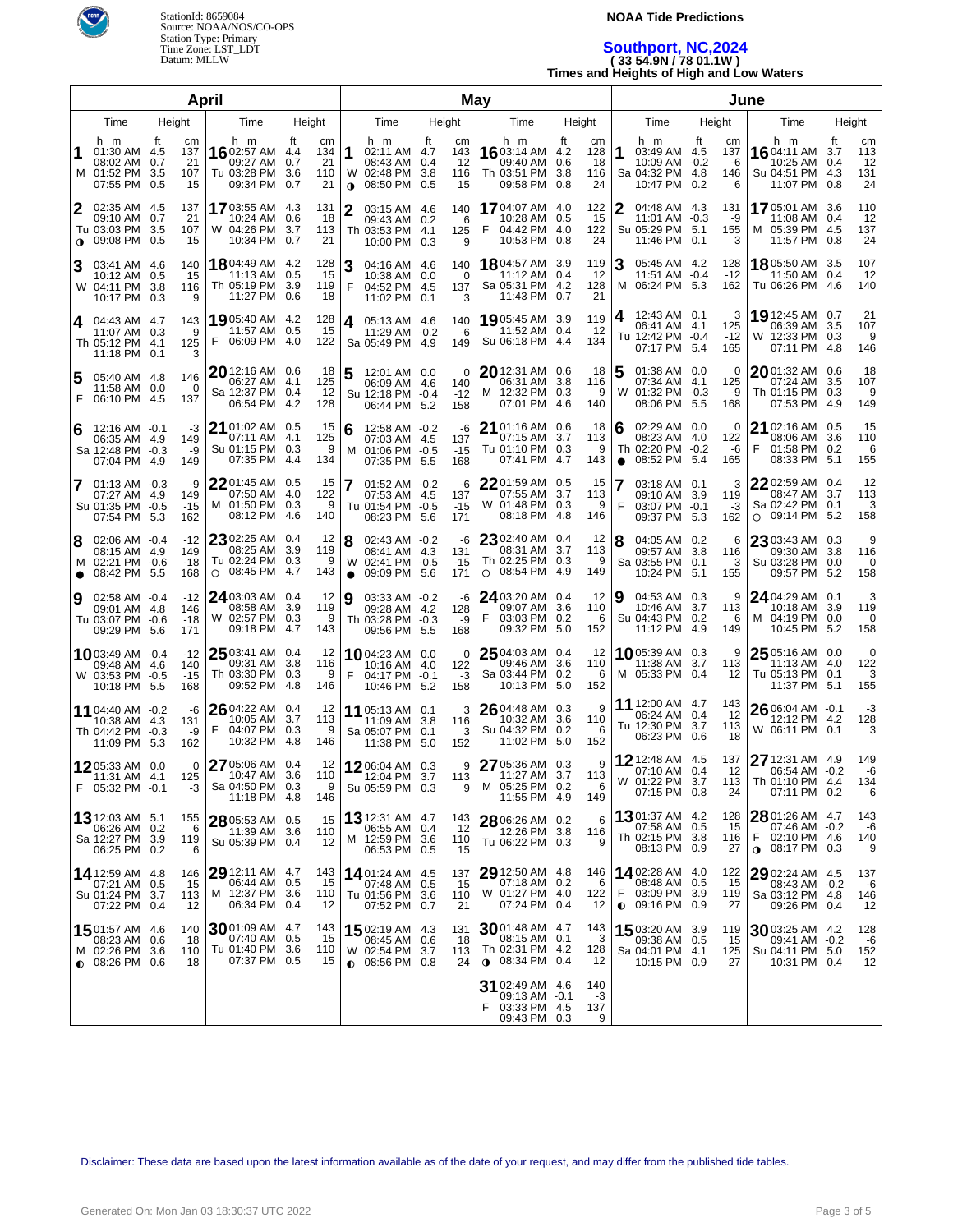

### **NOAA Tide Predictions**

## **Southport, NC,2024 ( 33 54.9N / 78 01.1W ) Times and Heights of High and Low Waters**

| July                             |                                                                             |                                          |                                                                                 | <b>August</b>                                           |                                                                                   |                                                 |                                                                              | <b>September</b>                                 |                                                                                   |                                          |                                                                               |                                          |
|----------------------------------|-----------------------------------------------------------------------------|------------------------------------------|---------------------------------------------------------------------------------|---------------------------------------------------------|-----------------------------------------------------------------------------------|-------------------------------------------------|------------------------------------------------------------------------------|--------------------------------------------------|-----------------------------------------------------------------------------------|------------------------------------------|-------------------------------------------------------------------------------|------------------------------------------|
| Time<br>Height<br>Time<br>Height |                                                                             |                                          | Time                                                                            | Height                                                  | Time                                                                              | Height                                          | Time                                                                         | Height                                           | Time                                                                              | Height                                   |                                                                               |                                          |
| 1                                | h m<br>04:25 AM 4.1<br>10:37 AM -0.3<br>M 05:09 PM 5.1<br>11:31 PM          | ft<br>cm<br>125<br>-9<br>155<br>0.3<br>9 | h m<br>16 04:18 AM<br>10:26 AM<br>Tu 05:00 PM 4.4<br>11:23 PM                   | ft<br>cm<br>107<br>3.5<br>0.5<br>15<br>134<br>24<br>0.8 | h m<br>12:14 AM 0.4<br>06:06 AM<br>Th 12:08 PM 0.0<br>06:44 PM                    | ft<br>cm<br>12<br>3.7<br>113<br>0<br>152<br>5.0 | h m<br>16 05:33 AM<br>11:34 AM<br>F<br>06:11 PM                              | ft<br>cm<br>3.5<br>107<br>0.3<br>9<br>4.8<br>146 | h m<br>01:32 AM 0.4<br>07:32 AM 4.0<br>Su 01:33 PM 0.3<br>07:55 PM                | ft<br>cm<br>12<br>122<br>9<br>4.7<br>143 | h m<br><b>16</b> 12:51 AM<br>06:58 AM 4.4<br>M 01:01 PM -0.2<br>07:24 PM 5.1  | ft<br>cm<br>0.0<br>0<br>134<br>-6<br>155 |
|                                  | 05:24 AM 3.9<br>11:30 AM -0.2<br>Tu 06:05 PM 5.2                            | 119<br>-6<br>158                         | 1705:11 AM 3.4<br>11:13 AM 0.4<br>W 05:51 PM 4.6                                | 104<br>12<br>140                                        | 2<br>01:08 AM 0.4<br>07:02 AM 3.8<br>F<br>01:01 PM 0.1<br>07:34 PM 5.0            | 12<br>116<br>3<br>152                           | <b>17</b> 12:34 AM<br>06:29 AM<br>Sa 12:26 PM 0.1<br>07:02 PM 5.0            | 0.5<br>15<br>3.7<br>113<br>3<br>152              | 2<br>02:12 AM 0.3<br>08:14 AM 4.1<br>M<br>02:16 PM 0.3<br>08:33 PM 4.6            | 9<br>125<br>9<br>140                     | 1701:37 AM -0.2<br>07:48 AM 4.8<br>Tu 01:54 PM -0.4<br>08:10 PM 5.1           | -6<br>146<br>$-12$<br>155                |
| 3                                | 12:29 AM 0.3<br>06:22 AM 3.9<br>W 12:23 PM -0.2<br>07:00 PM 5.3             | 9<br>119<br>-6<br>162                    | <b>18</b> 12:14 AM<br>06:04 AM 3.4<br>Th 12:00 PM 0.3<br>06:41 PM 4.8           | 21<br>0.7<br>104<br>9<br>146                            | 3<br>01:57 AM 0.4<br>07:52 AM 3.8<br>Sa 01:50 PM 0.1<br>08:18 PM 4.9              | 12<br>116<br>3<br>149                           | 1801:22 AM 0.3<br>07:20 AM 4.0<br>Su 01:19 PM -0.1<br>07:49 PM 5.2           | 9<br>122<br>-3<br>158                            | 3<br>02:47 AM 0.3<br>08:51 AM 4.1<br>Tu 02:55 PM 0.3<br>09:08 PM 4.5<br>$\bullet$ | 9<br>125<br>9<br>137                     | 1802:21 AM -0.4<br>08:35 AM 5.2<br>W 02:46 PM -0.5<br>08:55 PM 5.1<br>$\circ$ | $-12$<br>158<br>$-15$<br>155             |
| 4                                | 01:24 AM 0.3<br>07:17 AM 3.8<br>Th 01:15 PM -0.1<br>07:50 PM 5.2            | 9<br>116<br>-3<br>158                    | <b>19</b> 01:03 AM<br>06:55 AM<br>12:48 PM 0.2<br>07:28 PM 5.0                  | 18<br>0.6<br>3.5<br>107<br>6<br>152                     | 02:40 AM 0.3<br>4<br>08:35 AM 3.9<br>Su 02:34 PM 0.2<br>08:58 PM 4.9<br>$\bullet$ | 9<br>119<br>6<br>149                            | 1902:07 AM 0.0<br>08:08 AM 4.3<br>M 02:10 PM -0.3<br>08:34 PM 5.3<br>$\circ$ | 0<br>131<br>-9<br>162                            | 03:21 AM 0.3<br>4<br>09:27 AM 4.2<br>03:33 PM<br>W<br>09:41 PM                    | 9<br>128<br>0.4<br>12<br>-4.3<br>131     | 1903:05 AM -0.6<br>09:21 AM 5.4<br>Th 03:37 PM -0.5<br>09:41 PM 4.9           | -18<br>165<br>$-15$<br>149               |
| 5                                | 02:15 AM 0.3<br>08:07 AM 3.8<br>02:04 PM 0.0<br>08:36 PM 5.2                | 9<br>116<br>0<br>158                     | $20$ 01:51 AM<br>07:43 AM 3.7<br>Sa 01:37 PM 0.0<br>08:13 PM 5.2                | 12<br>0.4<br>113<br>0<br>158                            | 5<br>03:19 AM 0.3<br>09:16 AM 3.9<br>03:15 PM 0.3<br>м<br>09:36 PM 4.7            | 9<br>119<br>9<br>143                            | $2002:51$ AM $-0.2$<br>08:55 AM<br>Tu 03:00 PM -0.4<br>09:18 PM 5.3          | -6<br>-4.6<br>140<br>$-12$<br>162                | 03:53 AM 0.3<br>5<br>10:02 AM 4.3<br>Th 04:12 PM 0.4<br>10:15 PM                  | 9<br>131<br>12<br>-4.2<br>128            | 2003:51 AM -0.6<br>10:11 AM 5.5<br>04:30 PM -0.4<br>F<br>10:31 PM 4.6         | -18<br>168<br>$-12$<br>140               |
| 6                                | 03:01 AM 0.3<br>08:53 AM 3.8<br>Sa 02:50 PM<br>09:19 PM 5.1                 | 9<br>116<br>0.1<br>3<br>155              | 21 02:35 AM 0.2<br>08:28 AM 3.9<br>Su 02:25 PM -0.1<br>$O$ 08:55 PM 5.3         | 6<br>119<br>-3<br>162                                   | 03:56 AM 0.3<br>6<br>09:55 AM 3.9<br>Tu 03:56 PM 0.4<br>10:13 PM 4.6              | 9<br>119<br>12<br>140                           | 21 03:35 AM -0.4<br>09:42 AM<br>W 03:52 PM -0.4<br>10:04 PM 5.1              | $-12$<br>4.9<br>149<br>$-12$<br>155              | 04:27 AM 0.4<br>6<br>10:38 AM 4.3<br>F<br>04:52 PM 0.5<br>10:50 PM 4.0            | 12<br>131<br>15<br>122                   | 21 04:39 AM -0.5<br>11:04 AM 5.4<br>Sa 05:25 PM -0.2<br>11:25 PM 4.4          | $-15$<br>165<br>-6<br>134                |
|                                  | 7 03:45 AM 0.3<br>09:37 AM<br>Su 03:35 PM<br>10:01 PM 4.9                   | 9<br>3.8<br>116<br>0.2<br>6<br>149       | 22 03:19 AM 0.0<br>09:13 AM  4.1<br>M 03:14 PM -0.2<br>09:39 PM 5.3             | 0<br>125<br>-6<br>162                                   | 04:32 AM 0.3<br>10:35 AM 4.0<br>04:38 PM 0.5<br>W<br>10:50 PM 4.4                 | 9<br>122<br>15<br>134                           | $2204:21$ AM $-0.5$<br>10:33 AM<br>Th 04:46 PM -0.3<br>10:54 PM 4.9          | $-15$<br>155<br>5.1<br>-9<br>149                 | 7<br>05:02 AM 0.4<br>11:18 AM 4.3<br>Sa 05:35 PM 0.6<br>11:29 PM                  | 12<br>131<br>18<br>3.8<br>116            | 2205:31 AM -0.4<br>12:01 PM 5.3<br>Su 06:21 PM 0.0                            | $-12$<br>162<br>0                        |
| 8                                | 04:27 AM 0.3<br>10:22 AM<br>M 04:20 PM 0.3<br>10:43 PM 4.7                  | 9<br>3.8<br>116<br>9<br>143              | 23 04:04 AM -0.1<br>10:02 AM 4.3<br>Tu 04:06 PM -0.2<br>10:26 PM 5.2            | -3<br>131<br>-6<br>158                                  | 8<br>05:09 AM 0.3<br>11:17 AM 4.0<br>Th 05:21 PM 0.6<br>11:30 PM 4.2              | 9<br>122<br>18<br>128                           | 2305:08 AM -0.5<br>11:28 AM<br>F<br>05:42 PM -0.2<br>11:47 PM 4.6            | $-15$<br>155<br>5.1<br>-6<br>140                 | 8<br>05:39 AM 0.5<br>12:01 PM 4.3<br>Su 06:20 PM 0.7                              | 15<br>131<br>21                          | 23 12:22 AM 4.1<br>06:24 AM -0.2<br>M 12:59 PM 5.1<br>07:20 PM 0.3            | 125<br>-6<br>155<br>9                    |
| 9                                | 05:09 AM 0.3<br>11:08 AM<br>Tu 05:05 PM<br>11:26 PM 4.6                     | 9<br>3.8<br>116<br>0.5<br>15<br>140      | 24 04:50 AM -0.3<br>10:55 AM 4.5<br>W 05:01 PM -0.2<br>11:16 PM 5.1             | -9<br>137<br>-6<br>155                                  | 9<br>05:45 AM 0.4<br>12:01 PM 4.1<br>F<br>06:05 PM 0.7                            | 12<br>125<br>21                                 | 24 05:58 AM -0.5<br>12:25 PM<br>Sa 06:39 PM 0.0                              | $-15$<br>5.1<br>155<br>0                         | 9<br>12:12 AM 3.6<br>06:19 AM 0.5<br>12:48 PM 4.3<br>м<br>07:10 PM 0.8            | 110<br>15<br>131<br>24                   | 24 01:22 AM 3.9<br>07:23 AM 0.1<br>Tu 02:00 PM 4.9<br>$0.08:25$ PM 0.5        | 119<br>3<br>149<br>15                    |
|                                  | 1005:49 AM 0.4<br>11:55 AM<br>W 05:52 PM 0.6                                | 12<br>3.8<br>116<br>18                   | $2505:38$ AM $-0.4$<br>11:51 AM 4.7<br>Th 05:57 PM 0.0                          | $-12$<br>143<br>0                                       | <b>10</b> 12:10 AM 4.0<br>06:23 AM 0.4<br>Sa 12:46 PM 4.1<br>06:53 PM 0.8         | 122<br>12<br>125<br>24                          | $2512:42$ AM $4.3$<br>06:50 AM -0.3<br>Su 01:23 PM 5.1<br>07:40 PM 0.3       | 131<br>-9<br>155<br>9                            | 1001:00 AM 3.5<br>07:05 AM 0.6<br>Tu 01:42 PM 4.3<br>08:10 PM 0.9                 | 107<br>18<br>131<br>27                   | 25 02:26 AM 3.7<br>08:29 AM 0.3<br>W 03:04 PM 4.7<br>09:34 PM 0.6             | 113<br>9<br>143<br>18                    |
|                                  | <b>11</b> 12:10 AM 4.4<br>06:29 AM 0.4<br>Th 12:43 PM<br>06:39 PM           | 134<br>12<br>3.9<br>119<br>0.7<br>21     | $2612:09$ AM $4.8$<br>06:26 AM -0.4<br>F<br>12:49 PM 4.8<br>06:56 PM 0.1        | 146<br>$-12$<br>146<br>3                                | 11 12:53 AM 3.8<br>07:04 AM 0.5<br>Su 01:34 PM 4.2<br>07:46 PM 0.9                | 116<br>15<br>128<br>27                          | $2601:41$ AM 4.1<br>07:48 AM -0.1<br>02:25 PM<br>м<br>08:47 PM<br>$\bullet$  | 125<br>-3<br>5.0<br>152<br>0.5<br>15             | 11 01:58 AM 3.4<br>08:03 AM 0.7<br>W 02:44 PM 4.3<br>$\bullet$ 09:17 PM 0.9       | 104<br>21<br>131<br>27                   | 26 03:31 AM 3.7<br>09:39 AM 0.4<br>Th 04:05 PM 4.6<br>10:35 PM 0.5            | 113<br>12<br>140<br>15                   |
|                                  | 12 12:53 AM 4.1<br>07:10 AM 0.4<br>01:31 PM 4.0<br>07:31 PM 0.9             | 125<br>12<br>122<br>27                   | 27 01:04 AM 4.6<br>07:17 AM -0.3<br>Sa 01:47 PM 4.9<br>07:59 PM 0.3             | 140<br>-9<br>149<br>9                                   | 1201:41 AM 3.6<br>07:52 AM 0.6<br>M 02:28 PM 4.2<br>$\bullet$ 08:49 PM 1.0        | 110<br>18<br>128<br>30                          | 27 02:45 AM 3.8<br>08:53 AM 0.1<br>Tu 03:28 PM 4.8<br>09:56 PM 0.5           | 116<br>3<br>146<br>15                            | 1203:04 AM 3.4<br>09:11 AM 0.6<br>Th 03:47 PM 4.4<br>10:18 PM 0.8                 | 104<br>18<br>134<br>24                   | 27 04:32 AM 3.7<br>10:41 AM 0.4<br>05:02 PM 4.5<br>F<br>11:28 PM 0.5          | 113<br>12<br>137<br>15                   |
|                                  | 1301:40 AM 3.9<br>07:55 AM 0.5<br>Sa 02:22 PM 4.1<br>$\bullet$ 08:30 PM 1.0 | 119<br>15<br>125<br>30                   | 28 02:02 AM 4.3<br>08:14 AM -0.2<br>Su 02:48 PM 5.0<br>$0.09:08 \text{ PM}$ 0.4 | 131<br>-6<br>152<br>12                                  | 1302:37 AM 3.4<br>08:48 AM 0.6<br>Tu 03:25 PM 4.3<br>09:52 PM 1.0                 | 104<br>18<br>131<br>30                          | 28 03:50 AM 3.7<br>09:59 AM 0.2<br>W 04:30 PM 4.8<br>10:58 PM 0.5            | 113<br>6<br>146<br>15                            | 1304:09 AM 3.5<br>10:15 AM 0.5<br>F<br>04:46 PM 4.6<br>11:12 PM 0.6               | 107<br>15<br>140<br>18                   | 28 05:29 AM 3.9<br>11:36 AM 0.4<br>Sa 05:55 PM 4.5                            | 119<br>12<br>137                         |
|                                  | <b>14</b> 02:30 AM 3.7<br>08:45 AM 0.5<br>Su 03:16 PM 4.2<br>09:32 PM 1.0   | 113<br>15<br>128<br>30                   | 29 03:04 AM 4.0<br>09:16 AM -0.1<br>M 03:50 PM 5.0<br>10:15 PM 0.5              | 122<br>-3<br>152<br>15                                  | 14 03:38 AM 3.4<br>09:47 AM 0.6<br>W 04:23 PM 4.4<br>10:50 PM 0.9                 | 104<br>18<br>134<br>27                          | 29 04:51 AM 3.7<br>10:59 AM 0.2<br>Th 05:28 PM 4.7<br>11:55 PM 0.5           | 113<br>6<br>143<br>15                            | 14 05:09 AM 3.7<br>11:12 AM 0.3<br>Sa 05:41 PM 4.8                                | 113<br>9<br>146                          | 29 12:16 AM 0.4<br>06:21 AM 4.0<br>Su 12:26 PM 0.4<br>06:43 PM 4.4            | 12<br>122<br>12<br>134                   |
|                                  | <b>15</b> 03:24 AM 3.6<br>09:37 AM 0.5<br>M 04:08 PM 4.3<br>10:30 PM 0.9    | 110<br>15<br>131<br>27                   | $3004:07$ AM 3.9<br>10:16 AM -0.1<br>Tu 04:50 PM 5.0<br>11:16 PM 0.5            | 119<br>-3<br>152<br>15                                  | 1504:37 AM 3.4<br>10:42 AM 0.4<br>Th 05:18 PM 4.6<br>11:43 PM 0.7                 | 104<br>12<br>140<br>21                          | $30$ 05:50 AM 3.8<br>11:54 AM 0.2<br>06:23 PM 4.7                            | 116<br>6<br>143                                  | 15 12:03 AM 0.3<br>06:05 AM 4.0<br>Su 12:07 PM 0.0<br>06:34 PM 4.9                | 9<br>122<br>0<br>149                     | 30 12:59 AM 0.3<br>07:07 AM 4.2<br>M 01:12 PM 0.4<br>07:26 PM 4.4             | 9<br>128<br>12<br>134                    |
|                                  |                                                                             |                                          | 31 05:07 AM 3.8<br>11:14 AM 0.0<br>W 05:48 PM 5.0                               | 116<br>0<br>152                                         |                                                                                   |                                                 | 31 12:46 AM 0.4<br>06:44 AM 3.8<br>Sa 12:46 PM 0.2<br>07:12 PM 4.7           | 12<br>116<br>6<br>143                            |                                                                                   |                                          |                                                                               |                                          |